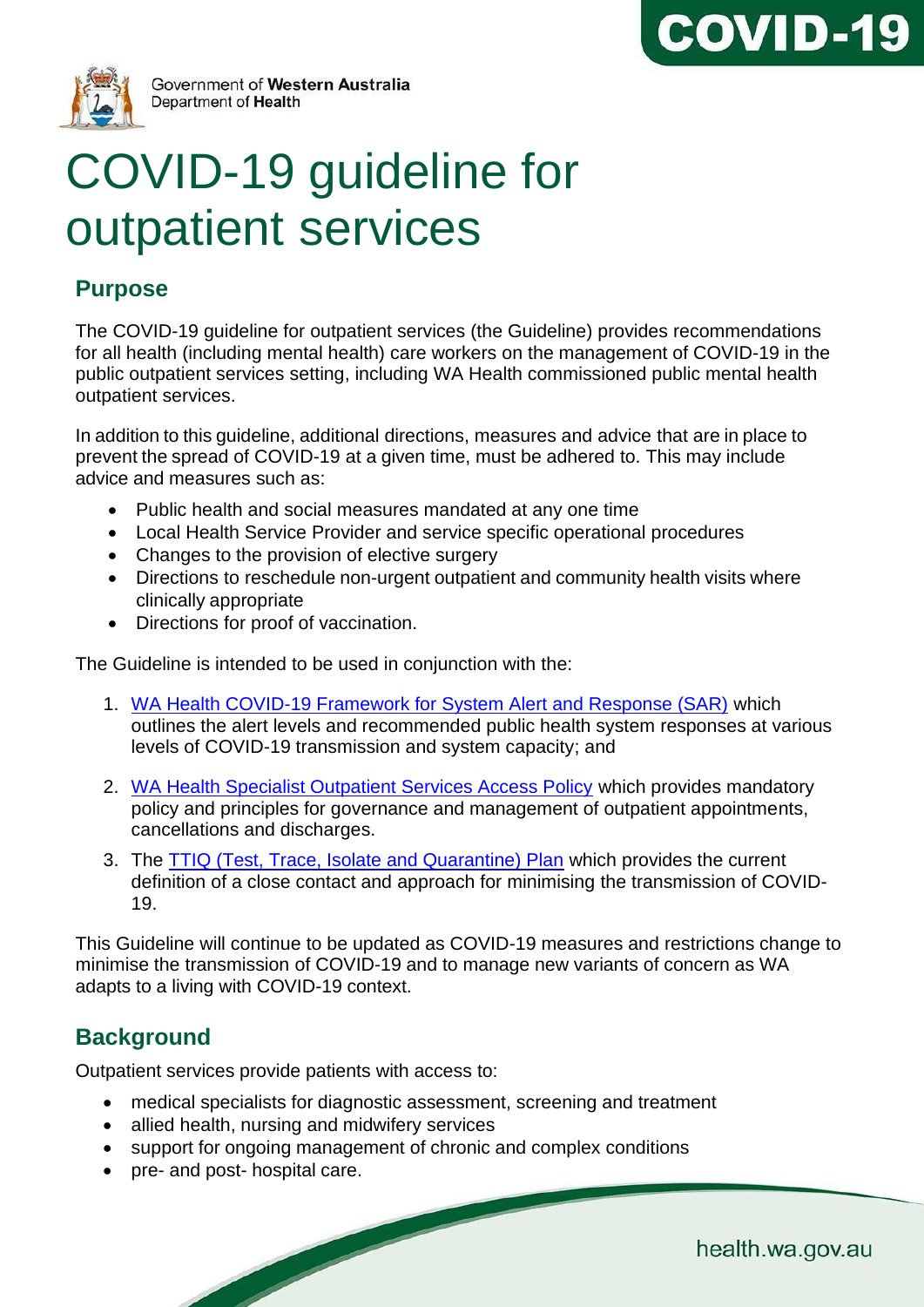# **Considerations for Outpatient Service Providers**

#### **1. Models of care and digital technology**

- Outpatient services should continue to review models of care to reduce face-to-face contact through the continuation of telehealth and virtual health care delivery where clinically appropriate and technically possible.
- Transition of outpatient services to telehealth and virtual health models should be prioritised and become the preferred model of care for living with COVID-19, unless faceto-face appointments are critical for the provision of clinically safe and appropriate care.
- Assessment of the risks associated with provision of safe and clinically appropriate care should be incorporated into decisions regarding use of telehealth and digital care to provide outpatient services into the home or closer to home and within virtual group and community settings. Risk assessment should consider levels of staff training, patient compliance, language barriers, cultural needs and technical viability.
- If there is any uncertainty related to the suitability of a patient or health care protocol for telehealth and digital care, this is to be escalated via the usual clinical governance process.

#### **2. Infection prevention and control**

When delivering outpatient services, all sites should continue to implement practices to ensure infection prevention and control (IPC) measures are stringently followed as per the [COVID-19](https://ww2.health.wa.gov.au/~/media/Corp/Documents/Health-for/Infectious-disease/COVID19/COVID19-Infection-Prevention-and-Control-in-Hospitals.pdf)  Infection [Prevention and Control in Western Australian Healthcare facilities](https://ww2.health.wa.gov.au/~/media/Corp/Documents/Health-for/Infectious-disease/COVID19/COVID19-Infection-Prevention-and-Control-in-Hospitals.pdf) guidelines. This includes:

- both standard precautions e.g. hand hygiene, respiratory hygiene and environmental cleaning and transmission-based precautions i.e. airborne, droplet and contact, as required
- measures to ensure a COVID-safe approach. This includes measures to encourage good personal hygiene by all patients and visitors attending outpatient services, including signage to encourage frequent hand hygiene and respiratory hygiene; and access to hand washing facilities and/or alcohol-based hand rub (ABHR)
- The [COVID-19 Public hospital visitor guideline](https://ww2.health.wa.gov.au/-/media/Corp/Documents/Health-for/Infectious-disease/COVID19/COVID19-Public-hospital-visitor-guidelines.pdf) provides further advice regarding accompanying visitors, relatives and/or carers.

#### **3. Clinical risk screening and assessment**

Each outpatient service will need to consider how it will conduct patient screening, this may include by phone, SMS or video call prior to appointment or forms and signage placed at reception. Appendix 1 provides a minimum set of patient screening questions to form a clinical risk assessment.

Questions may include asking patients if they have a current diagnosis of COVID-19, new flulike or gastro-intestinal (GI) symptoms, are awaiting COVID-19 test results, required to selfquarantine, have been in contact with a COVID-19 positive person with in the last 7 days and for an acceptable form of [evidence of their COVID-19 vaccination status.](https://www.wa.gov.au/government/covid-19-coronavirus/covid-19-coronavirus-what-proof-of-covid-19-vaccinations-can-i-use)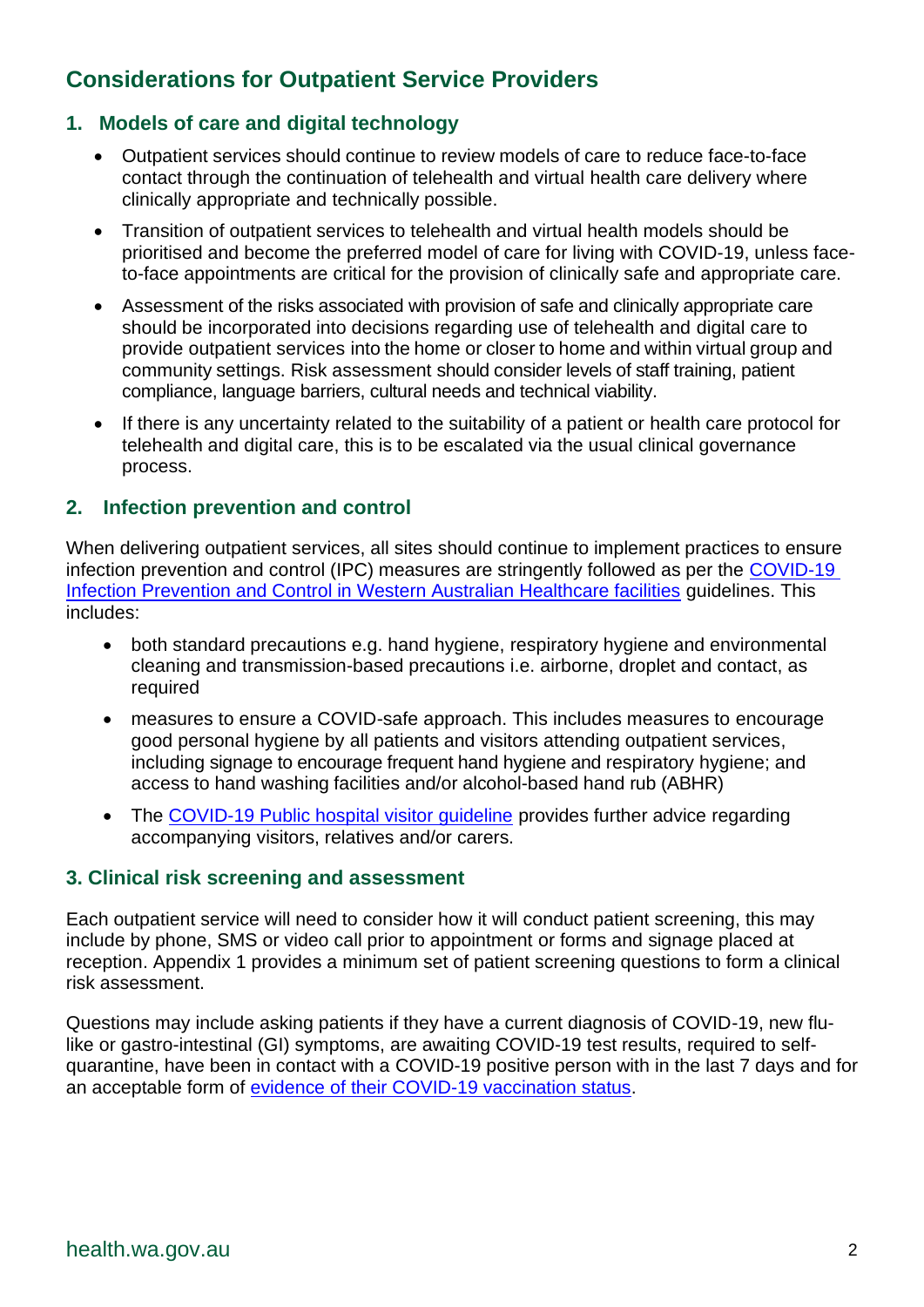## **4. Physical Distancing**

In addition to the IPC measures described above all patients and staff are to comply with public health and social measures that are in place at the time of the appointment. This may include physical distancing, mask wearing, contact registration and proof of vaccination requirements. For in-person appointments this should include:

- adequate physical distancing between people in reception areas, waiting rooms, consultation rooms and group activity venues e.g. spacing of chairs, using floor markings and signage
- Adjustment of clinic schedules and booking practices to limit the number of people per room
- Physical distancing management plans for those who arrive with relatives/carers/escorts within clinic spaces (reception, waiting rooms, consultation rooms and group activity venues).

**Health care providers should continue to follow their local operational COVID-19 screening procedures and IPC guidelines; and refer to the COVID-19 testing requirements outlined in the [WA Health COVID-19 Framework for System Alert and](https://ww2.health.wa.gov.au/Articles/A_E/Coronavirus/COVID19-Framework-for-System-Alert-and-Response#:~:text=Current%20alert%20level%20%20%20%20Alert%20level,%28black%29%20%20%20N%2FA%20%20%20N%2FA%20)  [Response](https://ww2.health.wa.gov.au/Articles/A_E/Coronavirus/COVID19-Framework-for-System-Alert-and-Response#:~:text=Current%20alert%20level%20%20%20%20Alert%20level,%28black%29%20%20%20N%2FA%20%20%20N%2FA%20) (SAR).**

## **Considerations for Outpatient Appointments**

#### **1. Prior to appointment**

Patients should be assessed for risk of COVID-19 through screening questions for COVID-19 symptoms and risk factors and any self-quarantine requirements prior to their outpatient appointments.

For patients that are symptomatic for COVID-19, or are a positive COVID-19 case, or under quarantine or self-isolation directions the following options are to be considered:

- a) wherever possible change the outpatient appointment to a telehealth or virtual appointment using a digital health modality e.g. telephone or videoconferencing, if clinically appropriate and technically possible
- b) if a digital health modality is not clinically appropriate or technically possible, reschedule the appointment to a time when the patient is no longer positive or after any required quarantine or self-isolation period is complete
- c) if the appointment cannot be changed to a telehealth or virtual appointment and cannot be delayed then the appointment should proceed in-person as per Section 2 below.

#### **2. In-person appointment for a suspected or positive COVID-19 case**

- Outpatient services should repeat COVID-19 patient screening when the patient presents to the service for an appointment irrespective of whether screening was conducted before attendance.
- If a patient is presenting with COVID-19-like symptoms, or the patient's COVID-19 screen is positive, staff should provide a surgical mask for the patient to wear and inform their manager requesting further advice and follow-up care from the IPC team, before proceeding with the appointment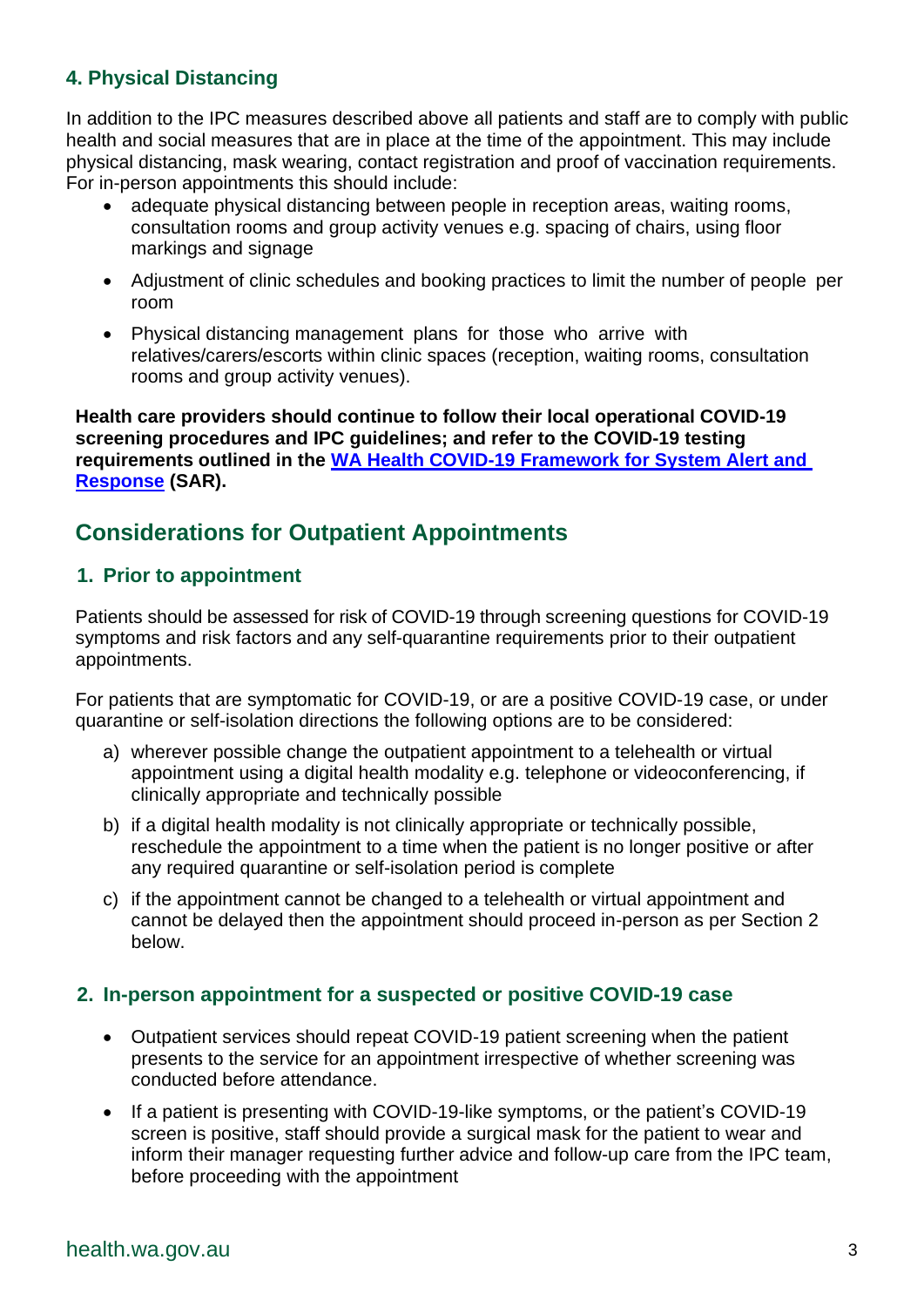- Transmission-based precautions and environmental cleaning as outlined in the [COVID-](https://ww2.health.wa.gov.au/~/media/Corp/Documents/Health-for/Infectious-disease/COVID19/COVID19-Infection-Prevention-and-Control-in-Hospitals.pdf)19 Infection [Prevention and Control in Western Australian Healthcare facilities](https://ww2.health.wa.gov.au/~/media/Corp/Documents/Health-for/Infectious-disease/COVID19/COVID19-Infection-Prevention-and-Control-in-Hospitals.pdf) guidelines should be used for the appointment
- No routine asymptomatic testing is required. However, consideration may be given to the following exceptions:
	- o Maternity patients due to lower vaccination rates
	- o Appointments where a mask cannot be worn (e.g. may include some ophthalmology and dermatology appointments)
	- o Specialist day services who see renal dialysis, radiotherapy, chemotherapy, transplant and immunosuppressed patients. Patients attending these services should have a RAT on every presentation.
- If patients are clinically unwell, direct the patient to their General Practitioner advising the patient to phone ahead prior to arrival; or if clinically appropriate or experiencing life threatening symptoms transfer to an Emergency Department. Advise the Emergency Department of any potential COVID-19 risk prior to the patient's arrival
- If a patient requires clinical assessment before redirection to a COVID-19 testing clinic or transfer to an Emergency Department, follow transmission-based precautions and environmental cleaning as outlined in the COVID-19 Infection [Prevention and Control](https://ww2.health.wa.gov.au/~/media/Corp/Documents/Health-for/Infectious-disease/COVID19/COVID19-Infection-Prevention-and-Control-in-Hospitals.pdf)  [in Western Australian Healthcare facilities](https://ww2.health.wa.gov.au/~/media/Corp/Documents/Health-for/Infectious-disease/COVID19/COVID19-Infection-Prevention-and-Control-in-Hospitals.pdf) guidelines.

## **3. Notification of suspected or positive COVID-19 case after appointment**

If the outpatient service is advised that a patient who has attended their service has developed COVID-19 symptoms or has been confirmed as COVID-19 positive, staff are to contact their manager and IPC team to ensure:

- exposure management procedures are followed as specified by relevant guidelines. These should outline cleaning procedures for all patient surrounds and high touch surfaces. Further guidance can be found in the [COVID-19 Infection](https://ww2.health.wa.gov.au/~/media/Corp/Documents/Health-for/Infectious-disease/COVID19/COVID19-Infection-Prevention-and-Control-in-Hospitals.pdf) Prevention and [Control in Western Australian Healthcare facilities](https://ww2.health.wa.gov.au/~/media/Corp/Documents/Health-for/Infectious-disease/COVID19/COVID19-Infection-Prevention-and-Control-in-Hospitals.pdf) guidelines
- contact tracing guidelines are followed. Further guidance can be found in the [Guidelines for management and contact tracing of COVID-19 with exposure in the](https://ww2.health.wa.gov.au/-/media/Corp/Documents/Health-for/Infectious-disease/COVID19/Guidelines-for-management-and-contact-tracing-of-COVID-19-with-exposure-in-the-hospital-setting.pdf)  [hospital setting](https://ww2.health.wa.gov.au/-/media/Corp/Documents/Health-for/Infectious-disease/COVID19/Guidelines-for-management-and-contact-tracing-of-COVID-19-with-exposure-in-the-hospital-setting.pdf)
- Staff are managed in accordance with the [COVID-19 Healthcare worker furloughing](https://ww2.health.wa.gov.au/Articles/A_E/Coronavirus/COVID19-information-for-health-professionals/Transition-policies-and-resources-for-healthcare-workers)  [guidelines](https://ww2.health.wa.gov.au/Articles/A_E/Coronavirus/COVID19-information-for-health-professionals/Transition-policies-and-resources-for-healthcare-workers)

## **Useful resources**

- [COVID-19 Infection Prevention and Control \(IPC\) in Western Australian Healthcare](https://www.healthywa.wa.gov.au/~/media/Corp/Documents/Health-for/Infectious-disease/COVID19/COVID19-Infection-Prevention-and-Control-in-Hospitals.pdf)  [facilities](https://www.healthywa.wa.gov.au/~/media/Corp/Documents/Health-for/Infectious-disease/COVID19/COVID19-Infection-Prevention-and-Control-in-Hospitals.pdf)
- [COVID-19 Public hospital visitor guideline](https://ww2.health.wa.gov.au/-/media/Corp/Documents/Health-for/Infectious-disease/COVID19/COVID19-Public-hospital-visitor-guidelines.pdf)
- [Guidelines for management and contact tracing of COVID-19 with exposure in the](https://ww2.health.wa.gov.au/-/media/Corp/Documents/Health-for/Infectious-disease/COVID19/Guidelines-for-management-and-contact-tracing-of-COVID-19-with-exposure-in-the-hospital-setting.pdf)  [hospital setting](https://ww2.health.wa.gov.au/-/media/Corp/Documents/Health-for/Infectious-disease/COVID19/Guidelines-for-management-and-contact-tracing-of-COVID-19-with-exposure-in-the-hospital-setting.pdf)
- Chief Health Officer Approved Form of Evidence of COVID-19 Vaccination Under Each of The Restrictions on Access Directions Given Under The Public Health Act 2016 (WA) in Respect of COVID-19
- [TTIQ \(Test, Trace, Isolate and Quarantine\) Plan](https://ww2.health.wa.gov.au/Articles/A_E/Coronavirus/COVID19-information-for-business-and-industry/TTIQ-Plan)
- [WA Health COVID-19 Framework for System Alert and Response](https://ww2.health.wa.gov.au/~/media/Corp/Documents/Health-for/Infectious-disease/COVID19/WA-Health-COVID-19-Framework-for-System-Alert-and-Response.pdf)
- [WA Health Specialist Outpatient Services Access Policy](https://ww2.health.wa.gov.au/~/media/Files/Corporate/Policy-Frameworks/Clinical-Services-Planning-and-Programs/Policy/Specialist-Outpatient-Services-Access-Policy/OD530-Specialist-Outpatient-Services-Access-Policy.pdf)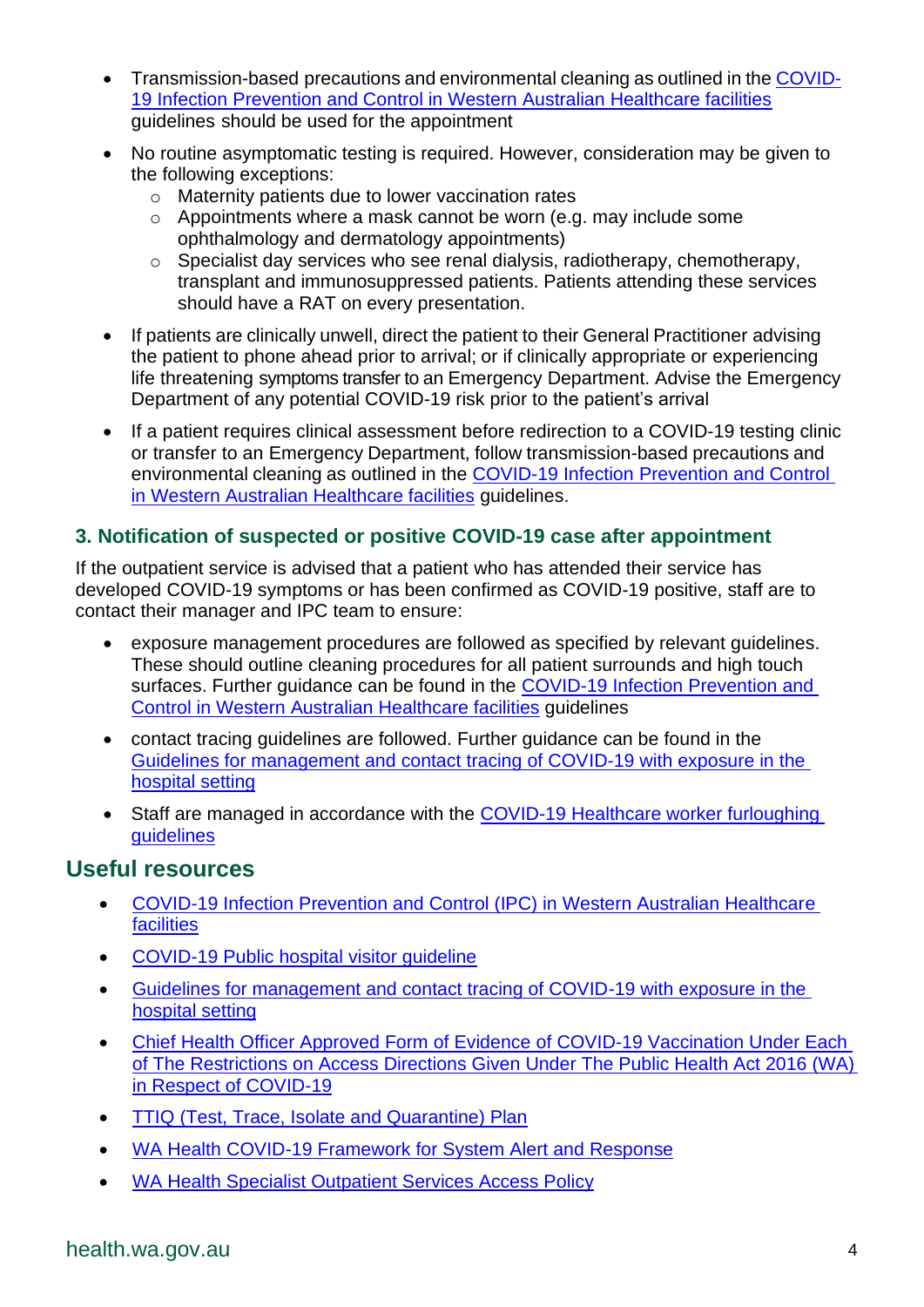## **APPENDIX 1: COVID-19 clinical screening tool**

#### **The below set of questions aim to assess the risk of a person being a COVID-19 case and should form the basis of a clinical screening tool**

Questions may include, do you have:

- a current diagnosis of COVID-19 based on a Rapid Antigen Test or PCR result)
- [symptoms of COVID-19](https://www.health.gov.au/sites/default/files/documents/2020/10/coronavirus-covid-19-identifying-the-symptoms_2.pdf) such as a fever or a cold or flu-like illness, including a sore throat, cough, sneezing, runny or blocked nose, fatigue, loss of taste or smell, shortness of breath, difficulty breathing, muscle aches, joint pain or headaches
- recently experienced, or are currently experiencing any new gastroenteritis like symptoms such as loss of appetite, nausea, vomiting and/or diarrhoea
- been in contact with a positive case of COVID-19
- been identified as a close contact of a positive COVID-19 case
- been tested for COVID-19 and are awaiting results
- have recently recovered from COVID-19
- been vaccinated against COVID-19
- have met any testing requirements as recommended by current testing guidelines

## **Version control**

| <b>Version:</b> | Last reviewed: | <b>Changes:</b>                                                                                                                                                                                                                                 |
|-----------------|----------------|-------------------------------------------------------------------------------------------------------------------------------------------------------------------------------------------------------------------------------------------------|
| 2.0             | 21 Dec 2020    | Last updated 10 Aug 2020. Nil Changes                                                                                                                                                                                                           |
| 2.1             | 29 Jun 2021    | Content reviewed as per Government of Western Australia<br>guidance                                                                                                                                                                             |
| 3.0             | 01 Feb 2022    | Content reviewed and updated to align with the WA Testing<br>Guidelines v3.0 and WA Health COVID-19 Framework for<br>System Alert and Response v3.1. Proof of Vaccination<br>Directions No 2                                                    |
| 3.4             | 10 Mar 2022    | Incorporated feedback from COVID-19 HSP CEs, HSP COVID-<br>19 leads, Outpatient Reform program, Chief Allied Health Office,<br>ID physician and Deputy Incident Controller. Inclusion of<br>exposure management and symptoms of Omicron variant |
| 3.5             | 6 May 2022     | Updated positive case terminology, removed epidemiological<br>assessment, updated links to documents and Directions                                                                                                                             |